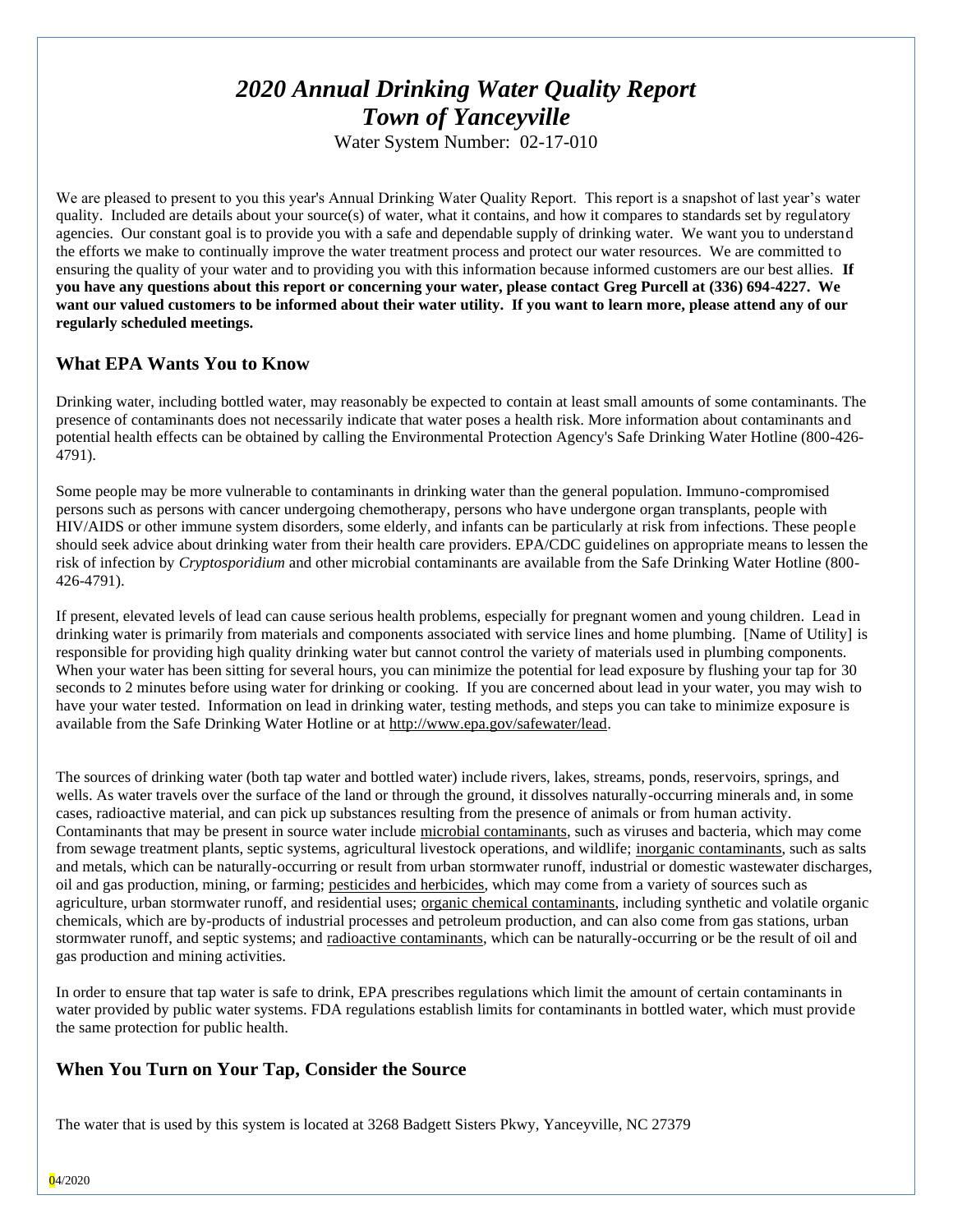## **Source Water Assessment Program (SWAP) Results**

The North Carolina Department of Environmental Quality (DEQ), Public Water Supply (PWS) Section, Source Water Assessment Program (SWAP) conducted assessments for all drinking water sources across North Carolina. The purpose of the assessments was to determine the susceptibility of each drinking water source (well or surface water intake) to Potential Contaminant Sources (PCSs). The results of the assessment are available in SWAP Assessment Reports that include maps, background information and a relative susceptibility rating of Higher, Moderate or Lower.

The relative susceptibility rating of each source for Town of Yanceyville was determined by combining the contaminant rating (number and location of PCSs within the assessment area) and the inherent vulnerability rating (i.e., characteristics or existing conditions of the well or watershed and its delineated assessment area). The assessment findings are summarized in the table below:

#### **Susceptibility of Sources to Potential Contaminant Sources (PCSs)**

| <b>Source Name</b>  | <b>Susceptibility Rating</b> | <b>SWAP Report Date</b> |
|---------------------|------------------------------|-------------------------|
| <b>Farmer Lake</b>  | Moderate                     | <b>July 2017</b>        |
| <b>Fuller Creek</b> | Moderate                     | <b>July 2017</b>        |

The complete SWAP Assessment report for Town of Yanceyville may be viewed on the Web at:

<https://www.ncwater.org/?page=600> Note that because SWAP results and reports are periodically updated by the PWS Section, the results available on this web site may differ from the results that were available at the time this CCR was prepared. If you are unable to access your SWAP report on the web, you may mail a written request for a printed copy to: Source Water Assessment Program – Report Request, 1634 Mail Service Center, Raleigh, NC 27699-1634, or email requests to swap@ncdenr.gov. Please indicate your system name, number, and provide your name, mailing address and phone number. If you have any questions about the SWAP report please contact the Source Water Assessment staff by phone at 919-707-9098.

It is important to understand that a susceptibility rating of "higher" does not imply poor water quality, only the system's potential to become contaminated by PCSs in the assessment area.

## **Help Protect Your Source Water**

Protection of drinking water is everyone's responsibility. We have implemented the following source water protection actions. You can help protect your community's drinking water source(s) in several ways: (examples: dispose of chemicals properly; take used motor oil to a recycling center, volunteer in your community to participate in group efforts to protect your source, etc.).

## **Violations that Your Water System Received for the Report Year**

During 2020, or during any compliance period that ended in 2020, we received two failure to monitor Disinfection by Products during the monitoring period January 1<sup>st</sup> to March 30<sup>th</sup>, 2020. There is nothing you need to do, as we have taken precautionary steps to assure this does not happen again. This is a sampling issue; samples were collected in March 2020 and results are below the MCL. July 1<sup>st</sup> thru September 30<sup>th</sup>, 2020. There is nothing you need to do. This is a sampling issue; one sample was collected during this monitoring period, but two samples are required. We tested in November 2020 and the results are below the MCL.

#### **Treatment Technique Violations**

| <b>TT</b> Violation | Explanation | Length of Violation | Steps Taken to Correct the<br>Violation | <b>Health Effects Language</b> |
|---------------------|-------------|---------------------|-----------------------------------------|--------------------------------|
|                     |             |                     |                                         |                                |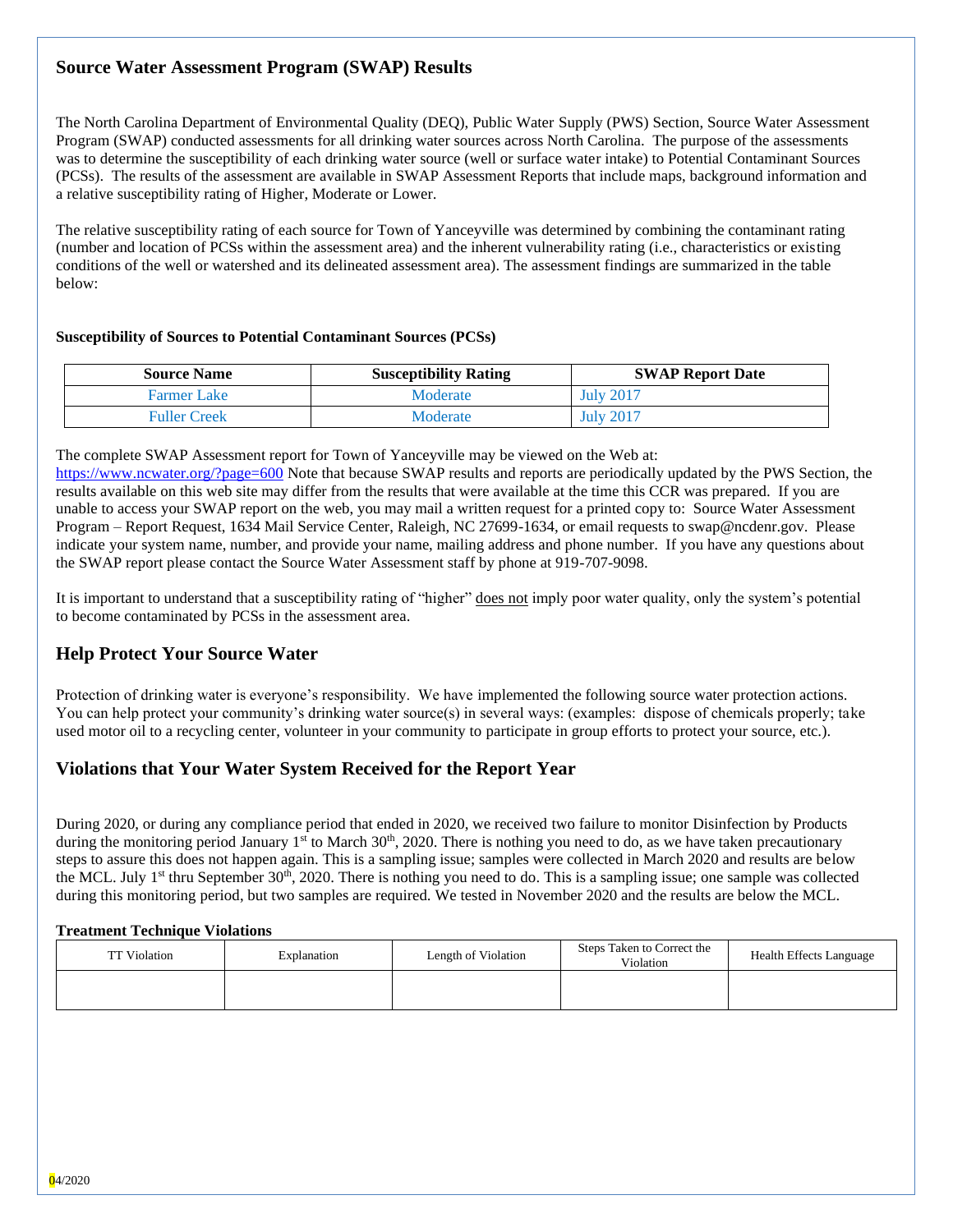## **NOTICE TO THE PUBLIC**

## **IMPORTANT INFORMATION ABOUT YOUR DRINKING WATER**

**Violation Awareness Date: \_3/25/2020\_\_\_\_\_\_\_**

*We are required to monitor your drinking water for specific contaminants on a regular basis. Results of regular monitoring are an indicator of whether or not our drinking water meets health standards. During the compliance period specified in the table below, we ['did not monitor or test' or 'did not complete all monitoring or testing'] for the contaminants listed and therefore cannot be sure of the quality of your drinking water during that time.* 

| <b>CONTAMINANT GROUP**</b>                | <b>FACILITY ID NO./</b><br><b>SAMPLE POINT ID</b> | <b>COMPLIANCE PERIOD</b><br><b>BEGIN DATE</b> | <b>NUMBER OF SAMPLES/</b><br><b>SAMPLING FREQUENCY</b> | <b>WHEN SAMPLES WERE</b><br><b>TAKEN</b><br>(Returned to Compliance) |
|-------------------------------------------|---------------------------------------------------|-----------------------------------------------|--------------------------------------------------------|----------------------------------------------------------------------|
| <b>DISINFECTION</b><br>BYPRODUCTS (DBP'S) | DO <sub>1</sub>                                   | <b>JANUARY 1, 2020</b>                        | 2/QUARTERLY (MONTH<br>OF FEBRUARY)                     | March 2020                                                           |
|                                           |                                                   |                                               |                                                        |                                                                      |

**(HAA5)- Haloacetic Acids** - include Monochloroacetic Acid, Dichloroacetic Acid, Trichloroacetic Acid, Monobromoacetic Acid, Dibromoacetic Acid.

**(TTHM)** - **Total Trihalomethanes -** include Chloroform, Bromoform, Bromodichloromethane, and Dibromochloromethane.

**What should I do?** There is nothing you need to do at this time**.** As this was a sampling issue, the samples were collected in March 2020, we were required to sample during the month of February 2020.

**What is being done?** We have made changes to our sampling processes that will reduce the potential for this issue to reoccur and have taken additional samples since this event to ensure that water is within compliance.

*Please share this information with all the other people who drink this water, especially those who may not have received this notice directly (for example, people in apartments, nursing homes, schools, and businesses). You can do this by posting this notice in a public place or distributing copies by hand or mail.*

For more information about this violation, please contact the responsible person listed in the first paragraph of this report.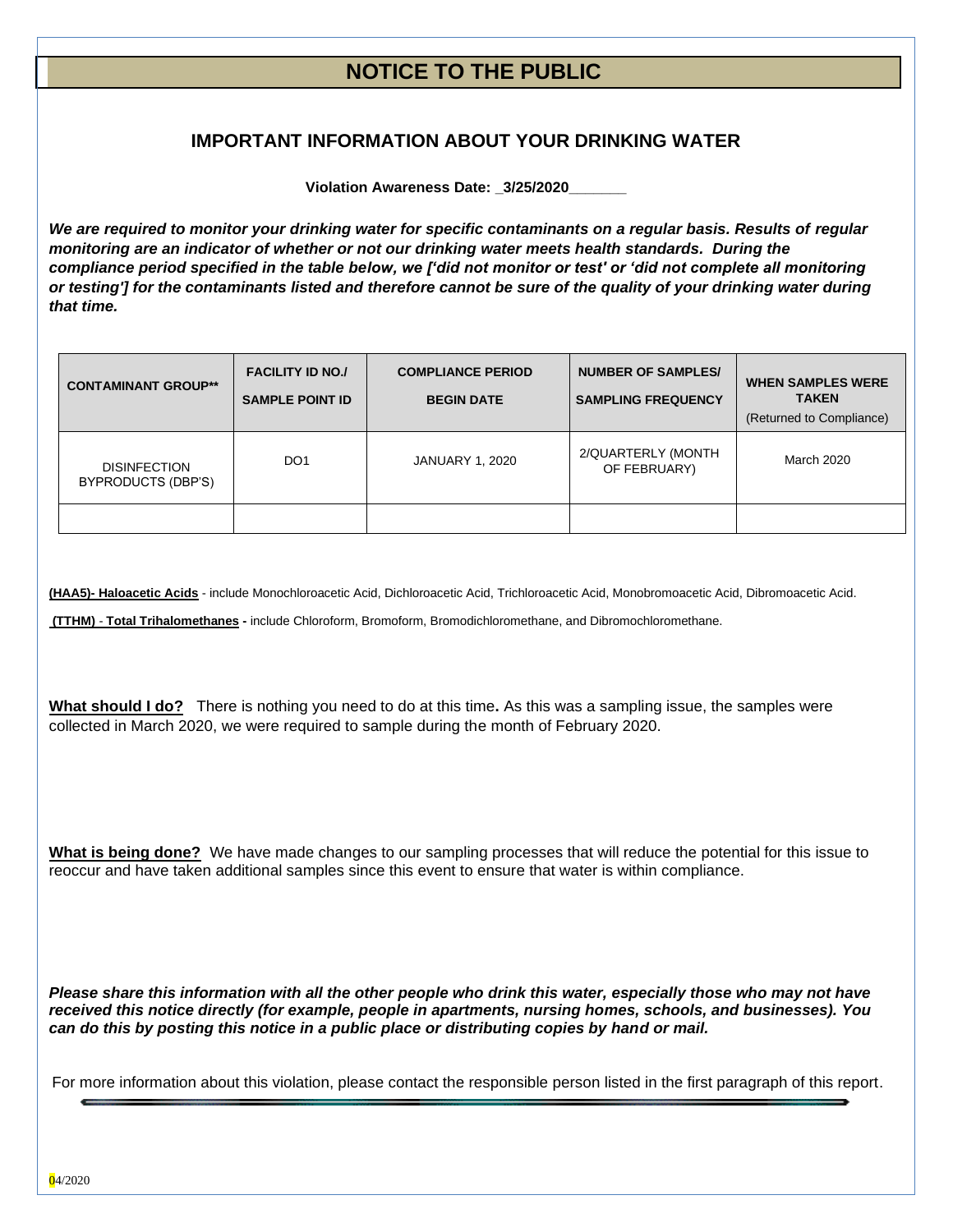## **NOTICE TO THE PUBLIC**

## **IMPORTANT INFORMATION ABOUT YOUR DRINKING WATER**

**Violation Awareness Date: \_September 21, 2020\_\_\_\_\_\_\_**

*We are required to monitor your drinking water for specific contaminants on a regular basis. Results of regular monitoring are an indicator of whether or not our drinking water meets health standards. During the compliance period specified in the table below, we ['did not monitor or test' or 'did not complete all monitoring or testing'] for the contaminants listed and therefore cannot be sure of the quality of your drinking water during that time.* 

| <b>CONTAMINANT GROUP**</b>                | <b>FACILITY ID NO./</b><br><b>SAMPLE POINT ID</b> | <b>COMPLIANCE PERIOD</b><br><b>BEGIN DATE</b> | <b>NUMBER OF SAMPLES/</b><br><b>SAMPLING FREQUENCY</b> | <b>WHEN SAMPLES WERE</b><br><b>TAKEN</b><br>(Returned to Compliance) |
|-------------------------------------------|---------------------------------------------------|-----------------------------------------------|--------------------------------------------------------|----------------------------------------------------------------------|
| <b>DISINFECTION</b><br>BYPRODUCTS (DBP'S) | DO <sub>1</sub>                                   | JULY 1ST 2020                                 | 2/QUARTERLY (MONTH<br>OF AUGUST)                       | November 2020                                                        |

**(HAA5)- Haloacetic Acids** - include Monochloroacetic Acid, Dichloroacetic Acid, Trichloroacetic Acid, Monobromoacetic Acid, Dibromoacetic Acid.

**(TTHM)** - **Total Trihalomethanes -** include Chloroform, Bromoform, Bromodichloromethane, and Dibromochloromethane.

**What should I do?** There is nothing you need to do at this time**.** As this was a sampling issue, the samples were collected in November 2020, we were required to sample during the month of August 2020.

**What is being done?** We have made changes to our sampling processes that will reduce the potential for this issue to reoccur and have taken additional samples since this event to ensure that water is within compliance.

*Please share this information with all the other people who drink this water, especially those who may not have received this notice directly (for example, people in apartments, nursing homes, schools, and businesses). You can do this by posting this notice in a public place or distributing copies by hand or mail.*

For more information about this violation, please contact the responsible person listed in the first paragraph of this report.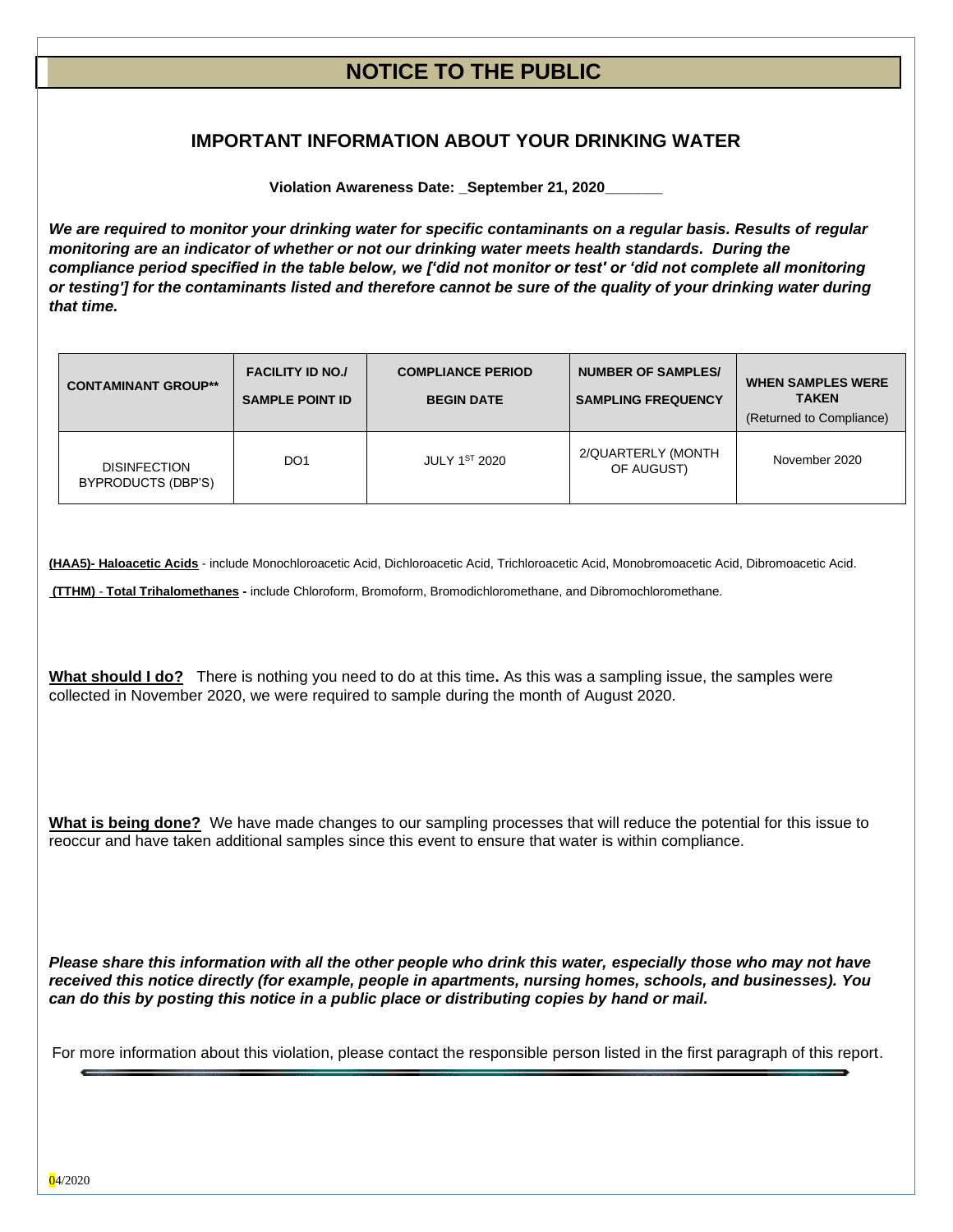## **Water Quality Data Tables of Detected Contaminants**

We routinely monitor for over 150 contaminants in your drinking water according to Federal and State laws. The tables below list all the drinking water contaminants that we detected in the last round of sampling for each particular contaminant group. The presence of contaminants does not necessarily indicate that water poses a health risk. **Unless otherwise noted, the data presented in this table is from testing done January 1 through December 31, 2020.** The EPA and the State allow us to monitor for certain contaminants less than once per year because the concentrations of these contaminants are not expected to vary significantly from year to year. Some of the data, though representative of the water quality, is more than one-year-old.

**Unregulated contaminants are those for which EPA has not established drinking water standards. The purpose of unregulated contaminant monitoring is to assist EPA in determining the occurrence of unregulated contaminants in drinking water and whether future regulations are warranted.** 

#### **Important Drinking Water Definitions:**

*Not-Applicable (N/A)* – Information not applicable/not required for that particular water system or for that particular rule.

*Non-Detects (ND)* - Laboratory analysis indicates that the contaminant is not present at the level of detection set for the particular methodology used.

*Parts per million (ppm) or Milligrams per liter (mg/L)* - One part per million corresponds to one minute in two years or a single penny in \$10,000.

*Parts per billion (ppb) or Micrograms per liter (ug/L)* - One part per billion corresponds to one minute in 2,000 years, or a single penny in \$10,000,000.

*Parts per trillion (ppt) or Nanograms per liter (nanograms/L)* - One part per trillion corresponds to one minute in 2,000,000 years, or a single penny in \$10,000,000,000.

*Parts per quadrillion (ppq) or Picograms per liter (picograms/L)* - One part per quadrillion corresponds to one minute in 2,000,000,000 years or one penny in \$10,000,000,000,000.

*Picocuries per liter (pCi/L)* - Picocuries per liter is a measure of the radioactivity in water.

*Million Fibers per Liter (MFL)* - Million fibers per liter is a measure of the presence of asbestos fibers that are longer than 10 micrometers.

*Nephelometric Turbidity Unit (NTU)* - Nephelometric turbidity unit is a measure of the clarity of water. Turbidity in excess of 5 NTU is just noticeable to the average person.

*Action Level (AL) -* The concentration of a contaminant which, if exceeded, triggers treatment or other requirements which a water system must follow.

*Treatment Technique (TT)* **-** A required process intended to reduce the level of a contaminant in drinking water.

*Maximum Residual Disinfection Level (MRDL)* – The highest level of a disinfectant allowed in drinking water. There is convincing evidence that addition of a disinfectant is necessary for control of microbial contaminants.

*Maximum Residual Disinfection Level Goal (MRDLG)* – The level of a drinking water disinfectant below which there is no known or expected risk to health. MRDLGs do not reflect the benefits of the use of disinfectants to control microbial contaminants.

*Locational Running Annual Average (LRAA)* – The average of sample analytical results for samples taken at a particular monitoring location during the previous four calendar quarters under the Stage 2 Disinfectants and Disinfection Byproducts Rule.

*Level 1 Assessment - A Level 1 assessment is a study of the water system to identify potential problems and determine (if possible) why total coliform bacteria have been found in our water system.*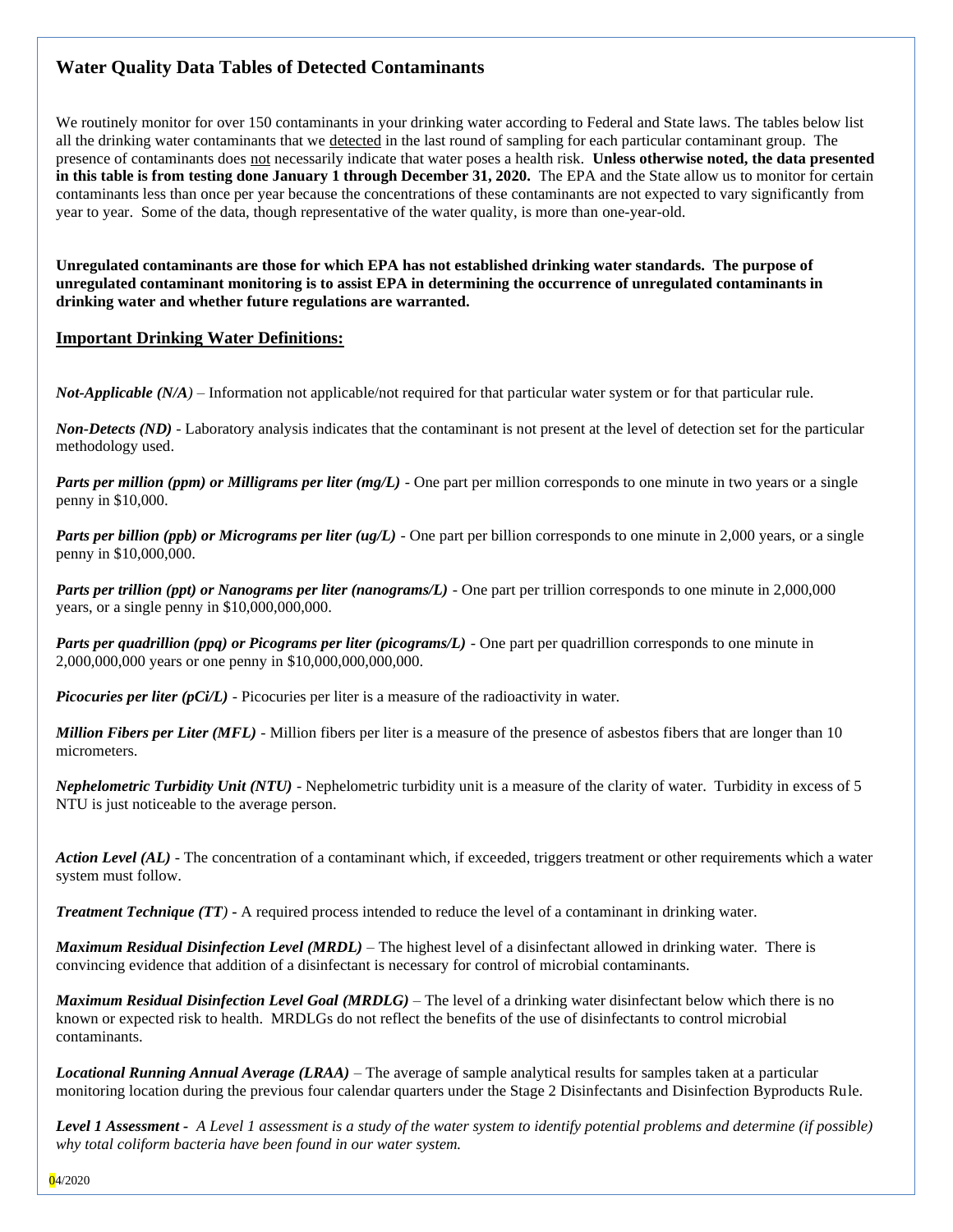*Level 2 Assessment - A Level 2 assessment is a very detailed study of the water system to identify potential problems and determine (if possible) why an E. coli MCL violation has occurred and/or why total coliform bacteria have been found in our water system on multiple occasions.*

*Maximum Contaminant Level (MCL)* - The highest level of a contaminant that is allowed in drinking water. MCLs are set as close to the MCLGs as feasible using the best available treatment technology.

*Maximum Contaminant Level Goal (MCLG)* - The level of a contaminant in drinking water below which there is no known or expected risk to health. MCLGs allow for a margin of safety.

## **Tables of Detected Contaminants**

#### **REVISED TOTAL COLIFORM RULE:**

#### **Microbiological Contaminants in the Distribution System -** For systems that collect *less than 40* samples per month

| Contaminant (units)                              | <b>MCL</b><br>Violation<br>Y/N | Your<br>Water | <b>MCLG</b>  | <b>MCL</b>                                                                                                                                                                                                                                                                                                                                                                                                        | Likely Source of Contamination          |
|--------------------------------------------------|--------------------------------|---------------|--------------|-------------------------------------------------------------------------------------------------------------------------------------------------------------------------------------------------------------------------------------------------------------------------------------------------------------------------------------------------------------------------------------------------------------------|-----------------------------------------|
| Total Coliform Bacteria<br>(presence or absence) | N                              | $\Omega$      | N/A          | $TT^*$                                                                                                                                                                                                                                                                                                                                                                                                            | Naturally present in the<br>environment |
| E. coli<br>(presence or absence)                 | N                              | $\Omega$      | $\mathbf{0}$ | Routine and repeat samples are total<br>coliform-positive and either is E. coli-<br>positive or system fails to take repeat samples<br>following $E.$ coli-positive routine sample or<br>system fails to analyze total coliform-positive<br>repeat sample for E. coli<br>Note: If either an original routine sample<br>and/or its repeat samples(s) are $E$ . <i>coli</i><br>positive, a Tier 1 violation exists. | Human and animal fecal waste            |

\* If a system collecting fewer than 40 samples per month has two or more positive samples in one month, an assessment is required.

#### **Turbidity\***

| Contaminant (units)                                                                       | Treatment<br>Technique<br>(TT)<br>Violation<br>Y/N | MCLG<br>Your Water |  | Treatment Technique (TT)<br>Violation if:                          | Likely Source of<br>Contamination |
|-------------------------------------------------------------------------------------------|----------------------------------------------------|--------------------|--|--------------------------------------------------------------------|-----------------------------------|
| Turbidity (NTU) - Highest single<br>turbidity measurement                                 | N                                                  | 0.29<br>N/A        |  | Turbidity $>1$ NTU                                                 |                                   |
| Turbidity (NTU) - Lowest<br>monthly percentage (%) of samples<br>meeting turbidity limits | N<br>100%<br>N/A                                   |                    |  | Less than 95% of monthly turbidity<br>measurements are $< 0.3$ NTU | Soil runoff                       |

 **\*** Turbidity is a measure of the cloudiness of the water. We monitor it because it is a good indicator of the effectiveness of our filtration system. The turbidity rule requires that 95% or more of the monthly samples must be less than or equal to 0.3 NTU.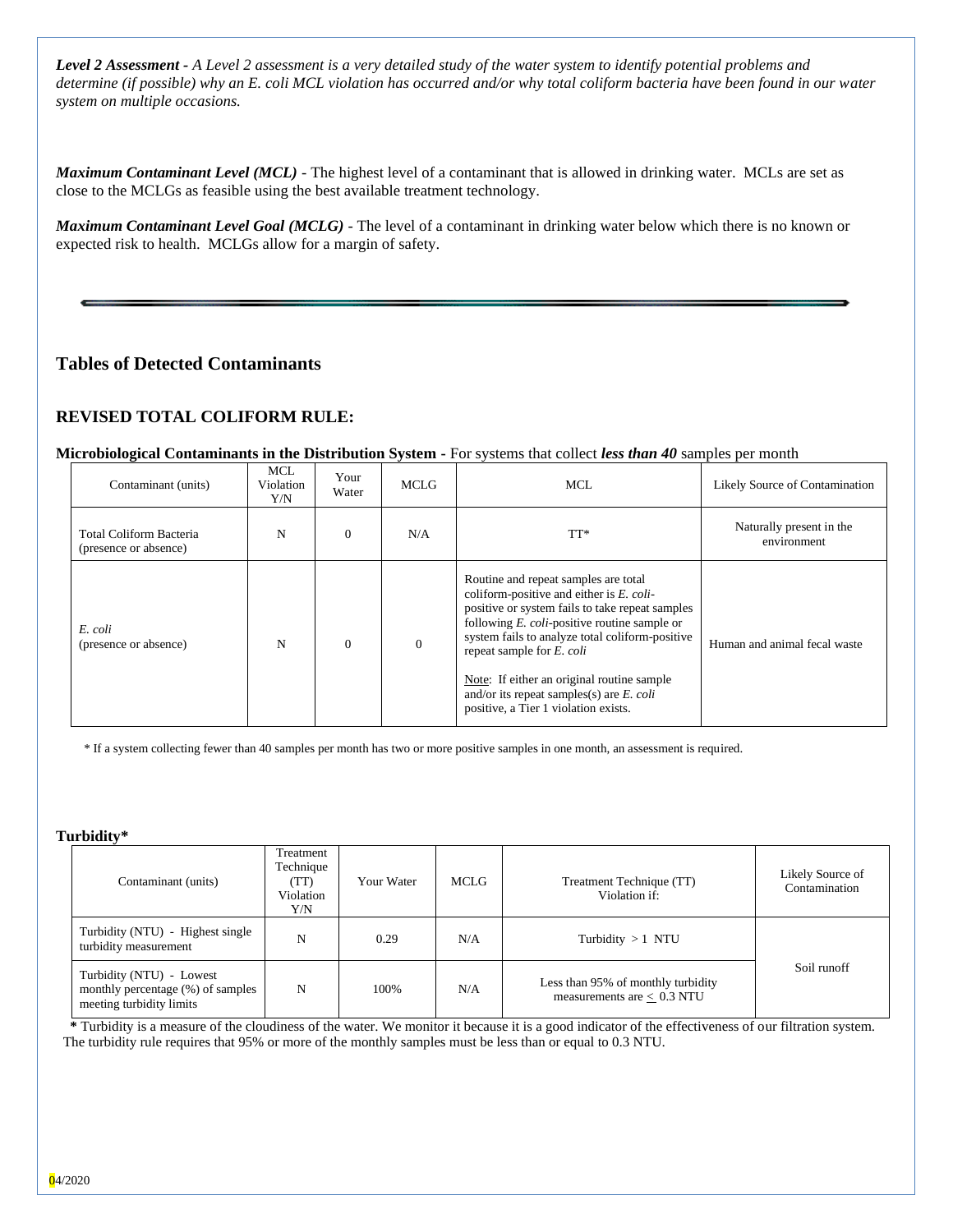## **Inorganic Contaminants**

| Contaminant (units)       | Sample<br>Date | <b>MCL</b><br>Violation<br>Y/N | Your<br>Water | Range<br>Low | High | <b>MCLG</b>    | <b>MCL</b>     | Likely Source of Contamination                                                                                                               |
|---------------------------|----------------|--------------------------------|---------------|--------------|------|----------------|----------------|----------------------------------------------------------------------------------------------------------------------------------------------|
| Antimony (ppb)            | 3/10/2020      | N                              | < 0.003       |              |      | 6              | 6              | Discharge from petroleum refineries; fire<br>retardants; ceramics; electronics; solder                                                       |
| Arsenic (ppb)             | 3/10/2020      | $\mathbf N$                    | < 0.005       |              |      | $\Omega$       | 10             | Erosion of natural deposits; runoff from<br>orchards; runoff from glass and electronics<br>production wastes                                 |
| Barium (ppm)              | 3/10/2020      | $\mathbf N$                    | < 0.400       |              |      | $\overline{c}$ | $\overline{c}$ | Discharge of drilling wastes; discharge from<br>metal refineries; erosion of natural deposits                                                |
| Beryllium (ppb)           | 3/10/2020      | $\mathbf N$                    | < 0.002       |              |      | $\overline{4}$ | $\overline{4}$ | Discharge from metal refineries and coal-<br>burning factories; discharge from electrical,<br>aerospace, and defense industries              |
| Cadmium (ppb)             | 3/10/2020      | $\mathbf N$                    | < 0.001       |              |      | 5              | 5              | Corrosion of galvanized pipes; erosion of<br>natural deposits; discharge from metal<br>refineries: runoff from waste batteries and<br>paints |
| Chromium (ppb)            | 3/10/2020      | N                              | < 0.020       |              |      | 100            | 100            | Discharge from steel and pulp mills; erosion<br>of natural deposits                                                                          |
| Cyanide (ppb)             | 3/10/2020      | $\mathbf N$                    | < 0.050       |              |      | 200            | 200            | Discharge from steel/metal factories;<br>discharge from plastic and fertilizer factories                                                     |
| Fluoride (ppm)            | 3/10/2020      | N                              | 0.27          |              |      | $\overline{4}$ | $\overline{4}$ | Erosion of natural deposits; water additive<br>which promotes strong teeth; discharge from<br>fertilizer and aluminum factories              |
| Mercury (inorganic) (ppb) | 3/10/2020      | N                              | < 0.0004      |              |      | 2              | 2              | Erosion of natural deposits; discharge from<br>refineries and factories: runoff from<br>landfills; runoff from cropland                      |
| Selenium (ppb)            | 3/10/2020      | $\mathbf N$                    | < 0.010       |              |      | 50             | 50             | Discharge from petroleum and metal<br>refineries; erosion of natural deposits;<br>discharge from mines                                       |
| Thallium (ppb)            | 3/10/2020      | $\mathbf N$                    | < 0.001       |              |      | 0.5            | $\overline{2}$ | Leaching from ore-processing sites;<br>discharge from electronics, glass, and drug<br>factories                                              |

#### **Nitrate/Nitrite Contaminants**

| Contaminant (units)         | Sample<br>Date | MCL<br>Violation<br>Y/N | Your<br>Water | Range<br>High<br>LOW | <b>MCLG</b> | <b>MCL</b> | Likely Source of Contamination                                                                    |
|-----------------------------|----------------|-------------------------|---------------|----------------------|-------------|------------|---------------------------------------------------------------------------------------------------|
| Nitrate (as Nitrogen) (ppm) | 3/10/2020      | N                       | < 1.0         | N/A                  | 10          | 10         | Runoff from fertilizer use; leaching from<br>septic tanks, sewage; erosion of natural<br>deposits |
| Nitrite (as Nitrogen) (ppm) | 3/10/2020      | N                       | < 0.10        | N/A                  |             |            | Runoff from fertilizer use; leaching from<br>septic tanks, sewage; erosion of natural<br>deposits |

#### **Asbestos Contaminant**

| Contaminant (units)         | Sample<br>Date | MCL<br>Violation<br>Y/N | Your<br>Water | Range<br>High<br>$L$ OW | <b>MCLG</b> | <b>MCL</b> | Likely Source of Contamination                                       |
|-----------------------------|----------------|-------------------------|---------------|-------------------------|-------------|------------|----------------------------------------------------------------------|
| <b>Total Asbestos (MFL)</b> | 11/20/13       |                         |               |                         |             |            | Decay of asbestos cement water mains;<br>erosion of natural deposits |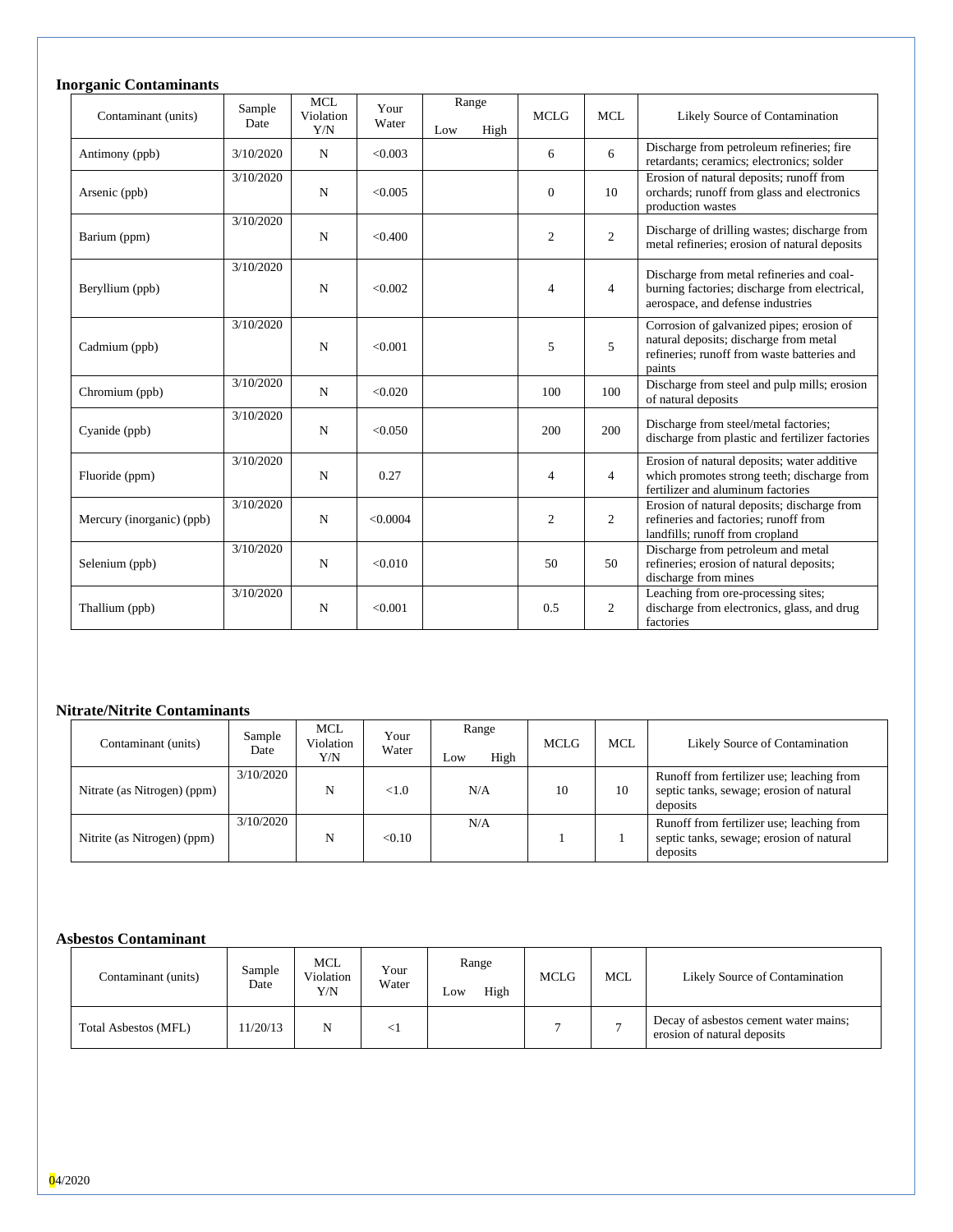### **Synthetic Organic Chemical (SOC) Contaminants Including Pesticides and Herbicides**

| Contaminant (units)                            | Sample<br>Date | <b>MCL</b><br>Violation<br>Y/N | Your<br>Water | Range<br>Low<br>High | <b>MCLG</b>      | <b>MCL</b>     | Likely Source of Contamination                                                           |
|------------------------------------------------|----------------|--------------------------------|---------------|----------------------|------------------|----------------|------------------------------------------------------------------------------------------|
| $2,4-D$ (ppb)                                  | 01/14/19       | N                              | 0             |                      | 70               | 70             | Runoff from herbicide used on row crops                                                  |
| $2,4,5$ -TP (Silvex) (ppb)                     | 01/14/19       | N                              | 0             |                      | 50               | 50             | Residue of banned herbicide                                                              |
| Alachlor (ppb)                                 | 01/14/19       | N                              | 0             |                      | $\mathbf{0}$     | 2              | Runoff from herbicide used on row crops                                                  |
| Atrazine (ppb)                                 | 01/14/19       | N                              | 0             |                      | 3                | 3              | Runoff from herbicide used on row crops                                                  |
| Benzo(a)pyrene (PAH)<br>(ppt)                  | 01/14/19       | N                              | 0             |                      | $\mathbf{0}$     | 200            | Leaching from linings of water storage<br>tanks and distribution lines                   |
| Carbofuran (ppb)                               | 01/14/19       | N                              | 0             |                      | 40               | 40             | Leaching of soil fumigant used on rice and<br>alfalfa                                    |
| Chlordane (ppb)                                | 01/14/19       | N                              | 0             |                      | $\mathbf{0}$     | 2              | Residue of banned termiticide                                                            |
| Dalapon (ppb)                                  | 01/14/19       | N                              | 0             |                      | 200              | 200            | Runoff from herbicide used on rights of way                                              |
| Di(2-ethylhexyl)<br>adipate (ppb)              | 01/14/19       | N                              | 0             |                      | 400              | 400            | Discharge from chemical factories                                                        |
| Di(2-ethylhexyl)<br>phthalate (ppb)            | 01/14/19       | N                              | 0             |                      | $\boldsymbol{0}$ | 6              | Discharge from rubber and chemical<br>factories                                          |
| <b>DBCP</b><br>[Dibromochloropropane]<br>(ppt) | 01/14/19       | Ν                              | 0             |                      | $\mathbf{0}$     | 200            | Runoff/leaching from soil fumigant used on<br>soybeans, cotton, pineapples, and orchards |
| Dinoseb (ppb)                                  | 01/14/19       | N                              | 0             |                      | $\tau$           | $\tau$         | Runoff from herbicide used on soybeans<br>and vegetables                                 |
| Endrin (ppb)                                   | 01/14/19       | N                              | 0             |                      | $\overline{2}$   | $\overline{2}$ | Residue of banned insecticide                                                            |
| EDB [Ethylene dibromide]<br>(ppt)              | 01/14/19       | N                              | 0             |                      | $\mathbf{0}$     | 50             | Discharge from petroleum refineries                                                      |
| Heptachlor (ppt)                               | 01/14/19       | N                              | 0             |                      | $\boldsymbol{0}$ | 400            | Residue of banned pesticide                                                              |
| Heptachlor epoxide (ppt)                       | 01/14/19       | N                              | 0             |                      | $\overline{0}$   | 200            | Breakdown of heptachlor                                                                  |
| Hexachlorobenzene (ppb)                        | 01/14/19       | N                              | 0             |                      | $\mathbf{0}$     | 1              | Discharge from metal refineries and<br>agricultural chemical factories                   |
| Hexachlorocyclo-<br>pentadiene (ppb)           | 01/14/19       | N                              | 0             |                      | 50               | 50             | Discharge from chemical factories                                                        |
| Lindane (ppt)                                  | 01/14/19       | N                              | 0             |                      | 200              | 200            | Runoff/leaching from insecticide used on<br>cattle, lumber, gardens                      |
| Methoxychlor (ppb)                             | 01/14/19       | Ν                              | 0             |                      | 40               | 40             | Runoff/leaching from insecticide used on<br>fruits, vegetables, alfalfa, livestock       |
| Oxamyl [Vydate] (ppb)                          | 01/14/19       | N                              | 0             |                      | 200              | 200            | Runoff/leaching from insecticide used on<br>apples, potatoes and tomatoes                |
| PCBs [Polychlorinated<br>biphenyls] (ppt)      | 01/14/19       | N                              | 0             |                      | $\boldsymbol{0}$ | 500            | Runoff from landfills; discharge of waste<br>chemicals                                   |
| Pentachlorophenol (ppb)                        | 01/14/19       | ${\sf N}$                      | 0             |                      | $\mathbf{0}$     | $\mathbf{1}$   | Discharge from wood preserving factories                                                 |
| Picloram (ppb)                                 | 01/14/19       | ${\sf N}$                      | 0             |                      | 500              | 500            | Herbicide runoff                                                                         |
| Simazine (ppb)                                 | 01/14/19       | N                              | 0             |                      | $\overline{4}$   | $\overline{4}$ | Herbicide runoff                                                                         |
| Toxaphene (ppb)                                | 01/14/19       | N                              | 0             |                      | $\mathbf{0}$     | 3              | Runoff/leaching from insecticide used on<br>cotton and cattle                            |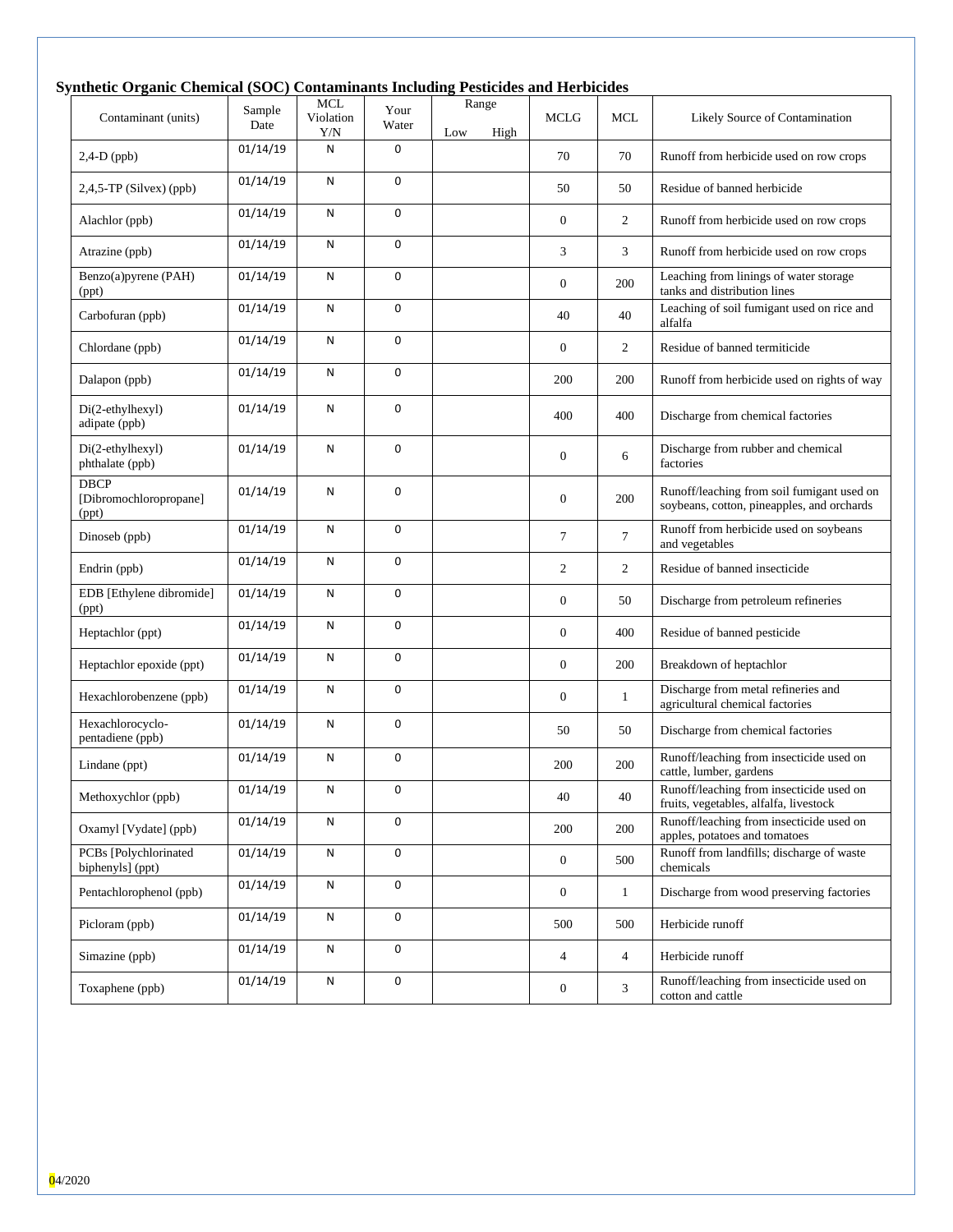#### **Volatile Organic Chemical (VOC) Contaminants**

| Contaminant (units)              | Sample<br>Date | <b>MCL</b><br>Violation<br>Y/N | Your<br>Water | Range<br>Low<br>High | <b>MCLG</b>      | <b>MCL</b>     | Likely Source of Contamination                                             |
|----------------------------------|----------------|--------------------------------|---------------|----------------------|------------------|----------------|----------------------------------------------------------------------------|
| Benzene (ppb)                    | 3/10/20        | ${\bf N}$                      | < 0.0005      |                      | $\boldsymbol{0}$ | 5              | Discharge from factories; leaching from gas<br>storage tanks and landfills |
| Carbon tetrachloride (ppb)       | 3/10/20        | N                              | < 0.0005      |                      | $\overline{0}$   | 5              | Discharge from chemical plants and other<br>industrial activities          |
| Chlorobenzene (ppb)              | 3/10/20        | $\mathbf N$                    | < 0.0005      |                      | 100              | 100            | Discharge from chemical and agricultural<br>chemical factories             |
| o-Dichlorobenzene (ppb)          | 3/10/20        | ${\bf N}$                      | < 0.0005      |                      | 600              | 600            | Discharge from industrial chemical factories                               |
| p-Dichlorobenzene (ppb)          | 3/10/20        | N                              | < 0.0005      |                      | 75               | 75             | Discharge from industrial chemical factories                               |
| $1,2$ – Dichloroethane (ppb)     | 3/10/20        | $\mathbf N$                    | < 0.0005      |                      | $\Omega$         | 5              | Discharge from industrial chemical factories                               |
| $1,1$ – Dichloroethylene (ppb)   | 3/10/20        | ${\bf N}$                      | < 0.0005      |                      | $\tau$           | $\tau$         | Discharge from industrial chemical factories                               |
| cis-1,2-Dichloroethylene (ppb)   | 3/10/20        | $_{\rm N}$                     | < 0.0005      |                      | 70               | 70             | Discharge from industrial chemical<br>factories                            |
| trans-1,2-Dichloroethylene (ppb) | 3/10/20        | $_{\rm N}$                     | < 0.0005      |                      | 100              | 100            | Discharge from industrial chemical factories                               |
| Dichloromethane (ppb)            | 3/10/20        | $\mathbf N$                    | < 0.0005      |                      | $\overline{0}$   | 5              | Discharge from pharmaceutical and chemical<br>factories                    |
| 1,2-Dichloropropane (ppb)        | 3/10/20        | $_{\rm N}$                     | < 0.0005      |                      | $\overline{0}$   | 5              | Discharge from industrial chemical factories                               |
| Ethylbenzene (ppb)               | 3/10/20        | ${\bf N}$                      | < 0.0005      |                      | 700              | 700            | Discharge from petroleum refineries                                        |
| Styrene (ppb)                    | 3/10/20        | $_{\rm N}$                     | < 0.0005      |                      | 100              | 100            | Discharge from rubber and plastic factories;<br>leaching from landfills    |
| Tetrachloroethylene (ppb)        | 3/10/20        | $_{\rm N}$                     | < 0.0005      |                      | $\Omega$         | 5              | Discharge from factories and dry cleaners                                  |
| $1,2,4$ –Trichlorobenzene (ppb)  | 3/10/20        | $_{\rm N}$                     | < 0.0005      |                      | 70               | 70             | Discharge from textile-finishing factories                                 |
| $1,1,1$ – Trichloroethane (ppb)  | 3/10/20        | $\mathbf N$                    | < 0.0005      |                      | 200              | 200            | Discharge from metal degreasing sites and<br>other factories               |
| $1,1,2$ –Trichloroethane (ppb)   | 3/10/20        | $_{\rm N}$                     | < 0.0005      |                      | 3                | 5              | Discharge from industrial chemical factories                               |
| Trichloroethylene (ppb)          | 3/10/20        | $_{\rm N}$                     | < 0.0005      |                      | $\overline{0}$   | 5              | Discharge from metal degreasing sites and<br>other factories               |
| Toluene (ppm)                    | 3/10/20        | $\mathbf N$                    | < 0.0005      |                      | $\mathbf{1}$     | $\mathbf{1}$   | Discharge from petroleum factories                                         |
| Vinyl Chloride (ppb)             | 3/10/20        | $_{\rm N}$                     | < 0.0005      |                      | $\boldsymbol{0}$ | $\overline{2}$ | Leaching from PVC piping; discharge from<br>plastics factories             |
| Xylenes (Total) (ppm)            | 3/10/20        | N                              | < 0.0005      |                      | 10               | 10             | Discharge from petroleum factories;<br>discharge from chemical factories   |

## **Lead and Copper Contaminants**

| Contaminant (units)                           | Sample<br>Date | Your<br>Water | Number of sites<br>found above the<br>AL | MCLG | AL       | Likely Source of Contamination                                          |  |
|-----------------------------------------------|----------------|---------------|------------------------------------------|------|----------|-------------------------------------------------------------------------|--|
| Copper (ppm)<br>(90 <sup>th</sup> percentile) | 7/30/2020      | 0.09          | $\theta$                                 | 1.3  | $AL=1.3$ | Corrosion of household plumbing systems;<br>erosion of natural deposits |  |
| Lead (ppb)<br>(90 <sup>th</sup> percentile)   | 7/30/2020      | 0.083         | $\theta$                                 |      | $AL=15$  | Corrosion of household plumbing systems;<br>erosion of natural deposits |  |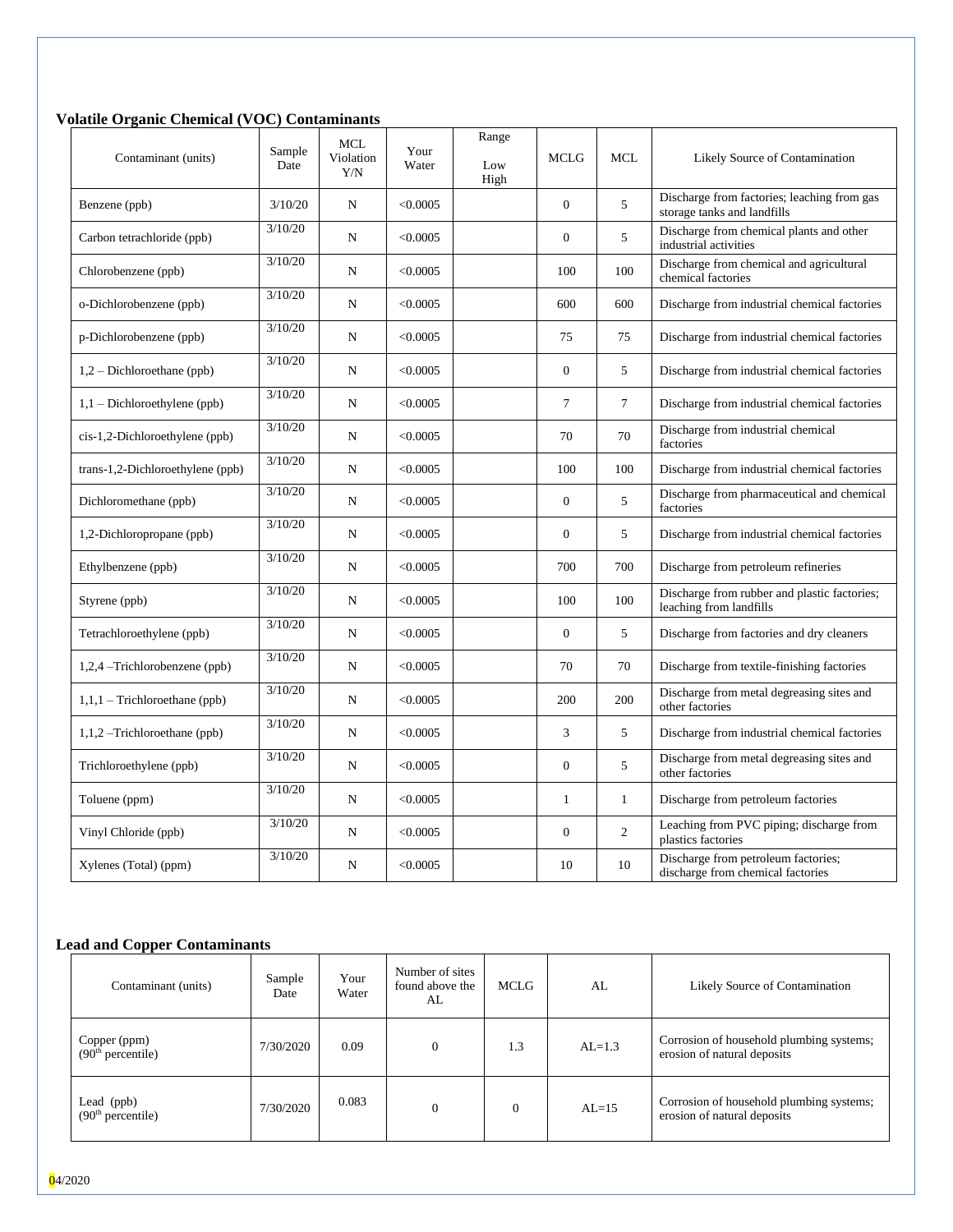#### **Radiological Contaminants**

| Contaminant (units)             | Sample Date | <b>MCL</b><br>Violatio<br>n<br>Y/N | Your<br>Water | Range<br>High<br>LOW | <b>MCLG</b>  | <b>MCL</b> | Likely Source of Contamination         |
|---------------------------------|-------------|------------------------------------|---------------|----------------------|--------------|------------|----------------------------------------|
| Alpha emitters $(pCi/L)$        | 01/14/19    | N                                  | 0             |                      | $\mathbf{0}$ | 15         | Erosion of natural deposits            |
| Beta/photon emitters<br>(pCi/L) | 01/14/19    | N                                  | 0             |                      | $\theta$     | $50*$      | Decay of natural and man-made deposits |
| Combined radium (pCi/L)         | 01/14/19    | N                                  | ${<}1$        |                      | $\theta$     |            | Erosion of natural deposits            |
| Uranium $(pCi/L)$               | 01/14/19    | N                                  | < 0.67        |                      | $\theta$     | 20.1       | Erosion of natural deposits            |

\* Note: The MCL for beta/photon emitters is 4 mrem/year. EPA considers 50 pCi/L to be the level of concern for beta particles.

#### **Total Organic Carbon (TOC)**

| Contaminant (units)                                             | TT<br>Violation<br>Y/N | Your Water<br>(RAA<br>Removal<br>Ratio) | Range Monthly<br>Removal Ratio<br>Low - High | MCLG | <b>TT</b> | Likely Source of<br>Contamination       | Compliance Method<br>(Step 1 or $ACC#$ ) |
|-----------------------------------------------------------------|------------------------|-----------------------------------------|----------------------------------------------|------|-----------|-----------------------------------------|------------------------------------------|
| <b>Total Organic Carbon</b><br>(removal ratio)<br>(TOC)-TREATED | N                      | 1.20                                    | 40.63-72.98%                                 | N/A  | <b>TT</b> | Naturally present in the<br>environment |                                          |

#### **Disinfectant Residuals Summary**

|                | Year<br>Sampled | MRDL<br>Violation<br>Y/N | Your<br>Water<br>(highest RAA) | Range<br>High<br>Low | <b>MRDLG</b> | <b>MRDL</b> | Likely Source of Contamination             |
|----------------|-----------------|--------------------------|--------------------------------|----------------------|--------------|-------------|--------------------------------------------|
| Chlorine (ppm) | 2020            | N                        | 1.03                           | $0.35 - 1.46$        | 4            | 4.0         | Water additive used to control<br>microbes |

#### **Stage 2 Disinfection Byproduct Compliance -** Based upon Locational Running Annual Average (LRAA)

| Disinfection<br><b>Byproduct</b> | Year Sampled | MCL<br>Violation<br>Y/N | Your<br>Water<br>(highest LRAA) | Range<br>High<br>Low | <b>MCLG</b> | <b>MCL</b> | Likely Source of<br>Contamination           |
|----------------------------------|--------------|-------------------------|---------------------------------|----------------------|-------------|------------|---------------------------------------------|
| TTHM (ppb)                       | 2020         | N                       | 72                              | 32-72                | N/A         | 80         | Byproduct of drinking<br>water disinfection |
| <b>B01</b>                       |              |                         | 72                              | $43 - 72$            |             |            |                                             |
| <b>B02</b>                       |              |                         | 70                              | 32-70                |             |            |                                             |
| HAA5 (ppb)                       | 2020         | N                       | 51                              | 29-51                | N/A         | 60         | Byproduct of drinking<br>water disinfection |
| <b>B01</b>                       |              |                         | 44                              | 29-44                |             |            |                                             |
| <b>B02</b>                       |              |                         | 51                              | $33 - 51$            |             |            |                                             |

**For TTHM:** *Some people who drink water containing trihalomethanes in excess of the MCL over many years may experience problems with their liver, kidneys, or central nervous systems, and may have an increased risk of getting cancer.*

**For HAA5:** *Some people who drink water containing haloacetic acids in excess of the MCL over many years may have an increased risk of getting cancer.*